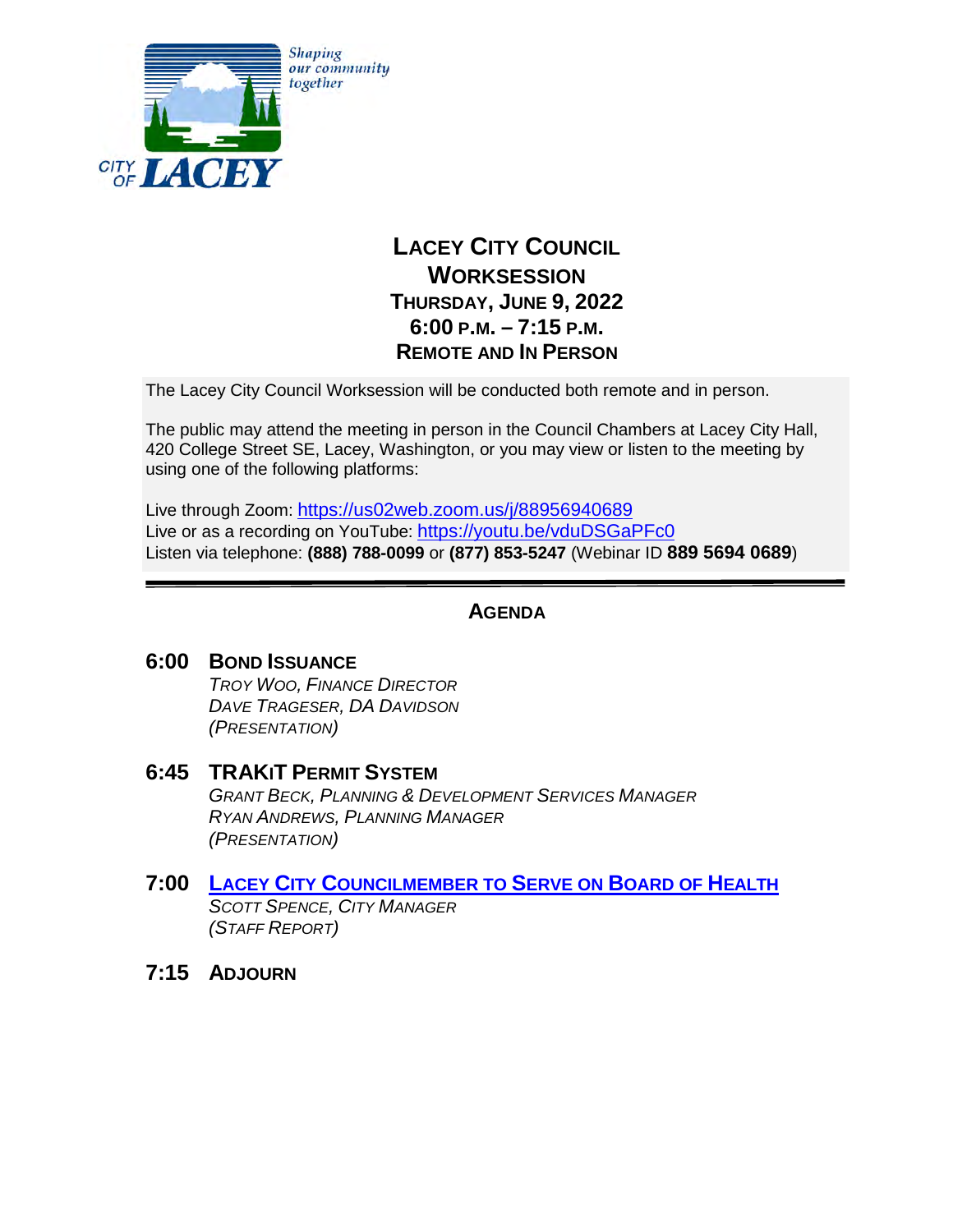<span id="page-1-0"></span>

## **LACEY CITY COUNCIL WORKSESSION June 9, 2022**

| <b>SUBJECT:</b>        | Thurston County Board of Health – Member Expansion                                                                                       |
|------------------------|------------------------------------------------------------------------------------------------------------------------------------------|
| <b>RECOMMENDATION:</b> | Designate a Lacey City Councilmember to serve on the<br><b>Thurston County Board of Health</b>                                           |
| <b>STAFF CONTACT:</b>  | Scott Spence, City Manager<br>Nicole Williams, Executive Assistant                                                                       |
| <b>ORIGINATED BY:</b>  | City Manager                                                                                                                             |
| <b>ATTACHMENTS:</b>    | 1. Invitation from Thurston County for Lacey to have a<br>representative on the Thurston County Board of Health.<br>on a rotating basis. |
|                        | 2. Ordinance 16150.                                                                                                                      |
| <b>FISCAL NOTE:</b>    | <b>NA</b>                                                                                                                                |
| <b>PRIOR REVIEW:</b>   | No prior review.                                                                                                                         |

### **BACKGROUND:**

During the 2021 Legislative Session, Engrossed Second Substitute House Bill (ESSHB) 1152 was approved and signed by the Governor into law amending RCW 70.05. ESSHB-1152 requires the expansion of local Boards of Health by July 2022 within the State of Washington.

In response to the new State law, the Thurston County Board of County Commissioners passed Ordinance No. 16150 adopting Thurston County Code Chapter 2.07, to create an eight-member board. One of the eight members will be an elected representative from the cities of Lacey, Olympia, Tumwater, and Yelm on a rotating basis. The city elected official shall serve a term of two years.

Thurston County is requesting the Lacey City Council to designate a representative to serve first in the rotation on the Board of Health no later that July 15, 2022, in order for the Board to formally affirm the appointment by the end of July 2022.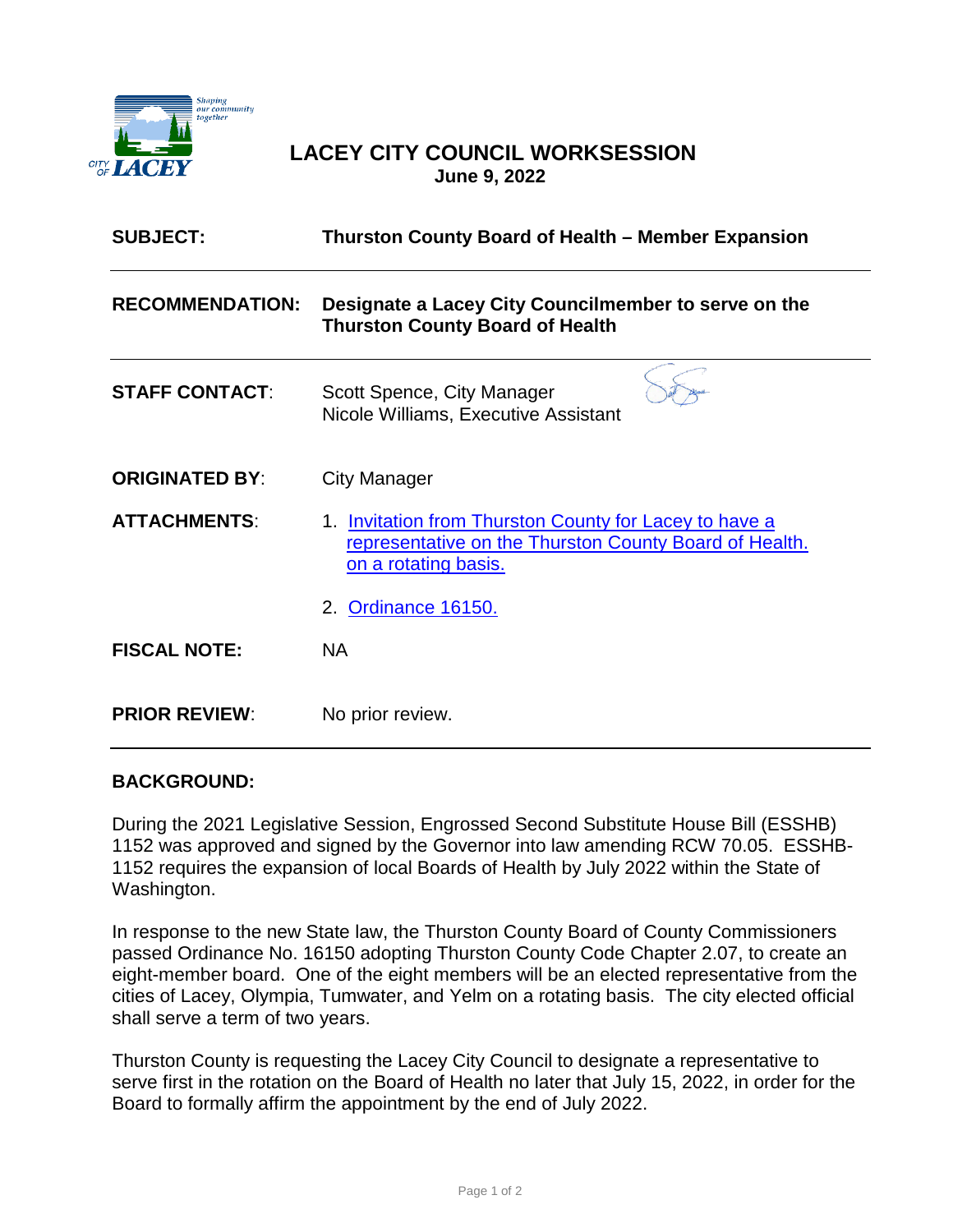The current Thurston County Board of Health meetings occur once a month on the second Tuesday at 3:00 PM following the Thurston County Board of County Commissioners meetings. The Thurston County Board of Health oversees efforts to improve the public's health by providing leadership that shapes the Department's approach to public health policies and programs.

The Board of Health is the governing board for the local health jurisdiction, which is the Thurston County Public Health & Social Services Department. Within the Thurston County Public Health & Social Services Department there are seven divisions, Vital Services, Community Wellness, Disease Control & Prevention, Treatment Sales Tax, Social Services, Environmental Health, and the Office of Housing & Homeless Prevention. The Department is funded from a variety of local, state, and federal sources. The State Board of Health relies on local health jurisdictions to implement and carry out rules in response to public health needs.

## **ADVANTAGES:**

- 1. Comply with the new State law
- 2. Provides City representation on the Thurston County Board of Health.

## **DISADVANTAGES:**

1. None.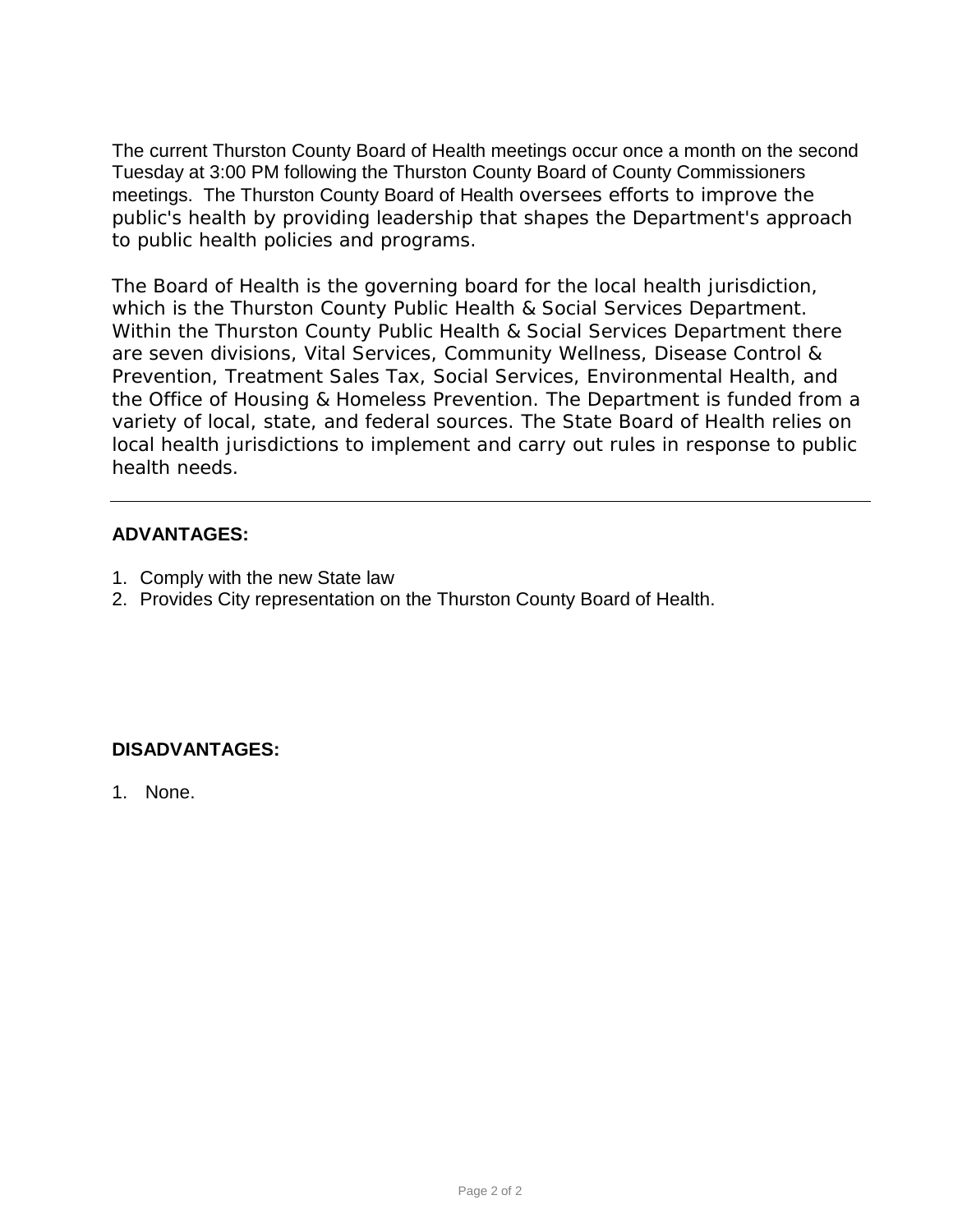<span id="page-3-0"></span>

COUNTY COMMISSIONERS

Carolina Mejia District One Gary Edwards District Two Tye Menser District Three

## **BOARD OF COUNTY COMMISSIONERS**

May 31, 2022

Mayor Andy Ryder City of Lacey 420 College Street SE Lacey, WA 98503

Mayor Debbie Sullivan City of Tumwater 555 Israel Road SW Tumwater, WA 98501

Dear Mayors,

Mayor Cheryl Shelby City of Olympia 601 4th Ave E Olympia, WA 98507

Mayor Joe DePinto City of Yelm 106 Second St. SE Yelm, WA 98597

During the 2021 Legislative Session, Engrossed Second Substitute House Bill (ESSHB) 1152 was approved and subsequently was signed by the Governor into law amending RCW 70.05. ESSHB-1152 requires, among other things, the expansion of the local Board of Health by July 2022.

The Thurston County Board of County Commissioners (Board), in response to this new law, passed Ordinance No. 16150 (attached for reference) adopting Thurston County Code (TCC) Chapter 2.07, to create the eight-member board with specific criteria. This eight-member representation to our Board of Health includes four elected officials, three community members from specific areas and backgrounds of our community, and one Tribal representative. The elected officials are as follows:

- A. County and City Elected Officials
	- 1. The three members of the Board of County Commissioners.
	- 2. One member who is a city elected official, selected on a rotating basis from Lacey, Olympia, Tumwater, and Yelm, beginning with Lacey, followed by Olympia, Tumwater, and Yelm, and in this order thereafter. The city elected official shall serve a term of two years and until a successor is selected. A vacancy in an unexpired term shall be filled in the same manner as the original selection.

As a result the Board is requesting the City of Lacey, first in the rotation, to designate a City Elected Official to serve on the Board of Health by no later than July 15, 2022, in order of the Board to formally affirm this appointment by the end of July 2022.

Thank you for your cooperation and we look forward to this collaboration. Should you have further questions please reach out to County Manager, Ramiro Chavez a[t Ramiro.chavez@co.thurston.wa.us](mailto:Ramiro.chavez@co.thurston.wa.us) or 360-754-2960.

Sincerely,

Attest: County Manager/Asst. County Manager Count Carolina Mejia, Chair

 $\swarrow$  (Initials)  $\qquad \qquad$  (Initials)

Thurston County **Board of County Commissioners** 

Building #1, Room 269, 2000 Lakeridge Drive SW, Olympia, Washington 98502-6045 (360) 786-5440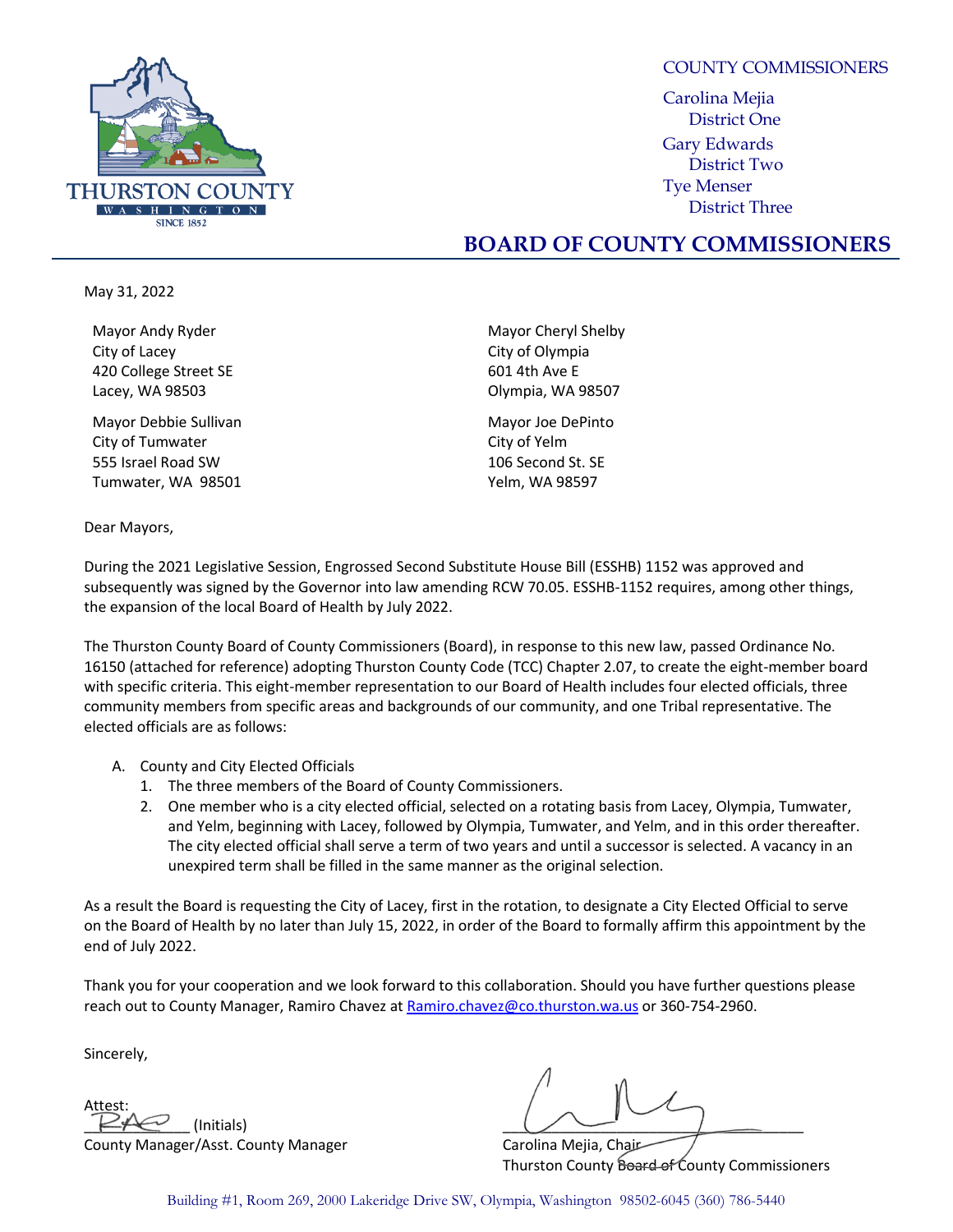## ORDINANCE NO.  $\left| \emptyset \right|$  50

### AN ORDINANCE adopting Thurston County Code chapter 2.07 expanding the composition of the board of health and adopting provisions consistent with chapter 70.05 RCW.

WHEREAS, RCW 70.05.030, as amended by ESSHB 1152, effective July 1, 2022, directs the board of county commissioners to expand the composition of the local board of health to include persons who represent community interests such as public health, health care facilities, providers, consumers of public health, other community stakeholders, and a tribal representative; and

WHEREAS, in accordance with RCW 70.05.030 the board of county commissioners desires to increase the board of health to eight members, effective July 1, 2022, to include representation by cities, tribes, and individuals representing public health and other stakeholders; and

WHEREAS, the state board of health intends to adopt rules in chapter 246-90 WAC by July 25, 2022 establishing requirements for the recruitment, selection and appointment of the local board of health members who are not elected officials; and

WHEREAS, expansion of the board of health will allow for involvement of a greater number of persons in setting health policy throughout Thurston County; and

WHEREAS, the board of county commissioners believes the expanded board of health will increase community representation to help address public health disparities in Thurston County; and

WHEREAS, in accordance with RCW 70.05.030, effective July 1, 2022, this ordinance includes provisions regarding the appointment, term, and compensation or reimbursement of expenses for members of the board of health;

NOW THEREFORE, the Thurston County Board of County Commissioners hereby ordains as follows:

Section 1. Thurston County Code Chapter 2.07 is adopted to read as follows:

### **BOARD OF HEALTH**

#### 2.07.010 Appointment and terms of service

The board of health shall consist of eight members who are residents of Thurston County, to include the following:

A. County and City Elected Officials

1. The three members of the board of county commissioners

**ORDINANCE - 1**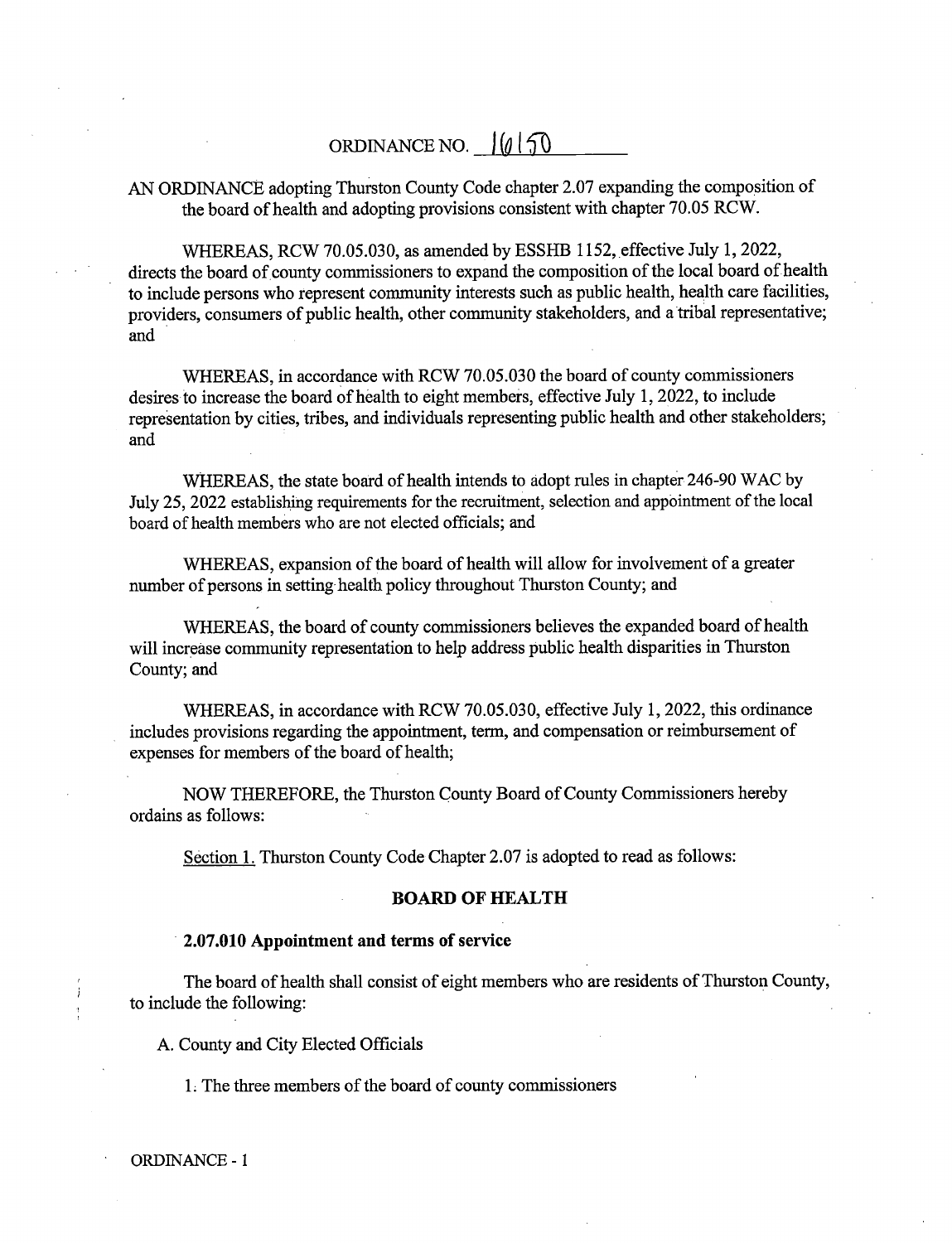2. One member who is a city elected official, selected on a rotating basis from Lacey, Olympia, Tumwater, and Yelm, beginning with Lacey, followed by Olympia, Tumwater and Yelm, and in this order thereafter. The city elected official shall serve a term of two years and until a successor is selected. A vacancy in an unexpired term shall be filled in the same manner as the original selection.

- B. Tribal representative. One member who is a tribal representative selected by the American Indian Health Commission. This member shall serve a term of three years, continuing until a successor is appointed, and may serve one additional consecutive 3vear term.
- C. Healthcare and community members. Three members approved and appointed by majority vote of the board of county commissioners. The members shall not be elected officials and must be selected and meet the criteria consistent with the requirements of RCW 70.05.030(1)(a), chapter 246-290 WAC, and any other applicable rules adopted by the state board of health. Each member shall serve a term of three years, continuing until a successor is appointed, and the board of county commissioners may approve reappointment for one additional consecutive 3-year term.

1. A member representing public health, health care facilities, and providers. This member must be a person practicing or employed in the county from any of the following categories:

- a. Medical ethicists:
- b. Epidemiologists;

c. Experienced in environmental public health, such as a registered sanitarian;

d. Community health workers;

e. Holders of master's degrees or higher in public health or the equivalent;

f. Employees of a hospital located in the county; or

g. Any of the following providers holding an active or retired license in good standing under Title 18 RCW:

i. Physicians or osteopathic physicians;

ii. Advanced registered nurse practitioners;

- iii. Physician assistants or osteopathic physician assistants;
- iv. Registered nurses:
- v. Dentists;
- vi. Naturopaths; or
- vii. Pharmacists.

2. A member representing consumers of public health. This category consists of county residents who have self-identified as having faced significant health inequities or as having lived experiences with public health-related programs such as: the special supplemental nutrition program for women, infants, and children; the supplemental nutrition program; home visiting; or treatment services. Individuals from historically marginalized and underrepresented communities will be given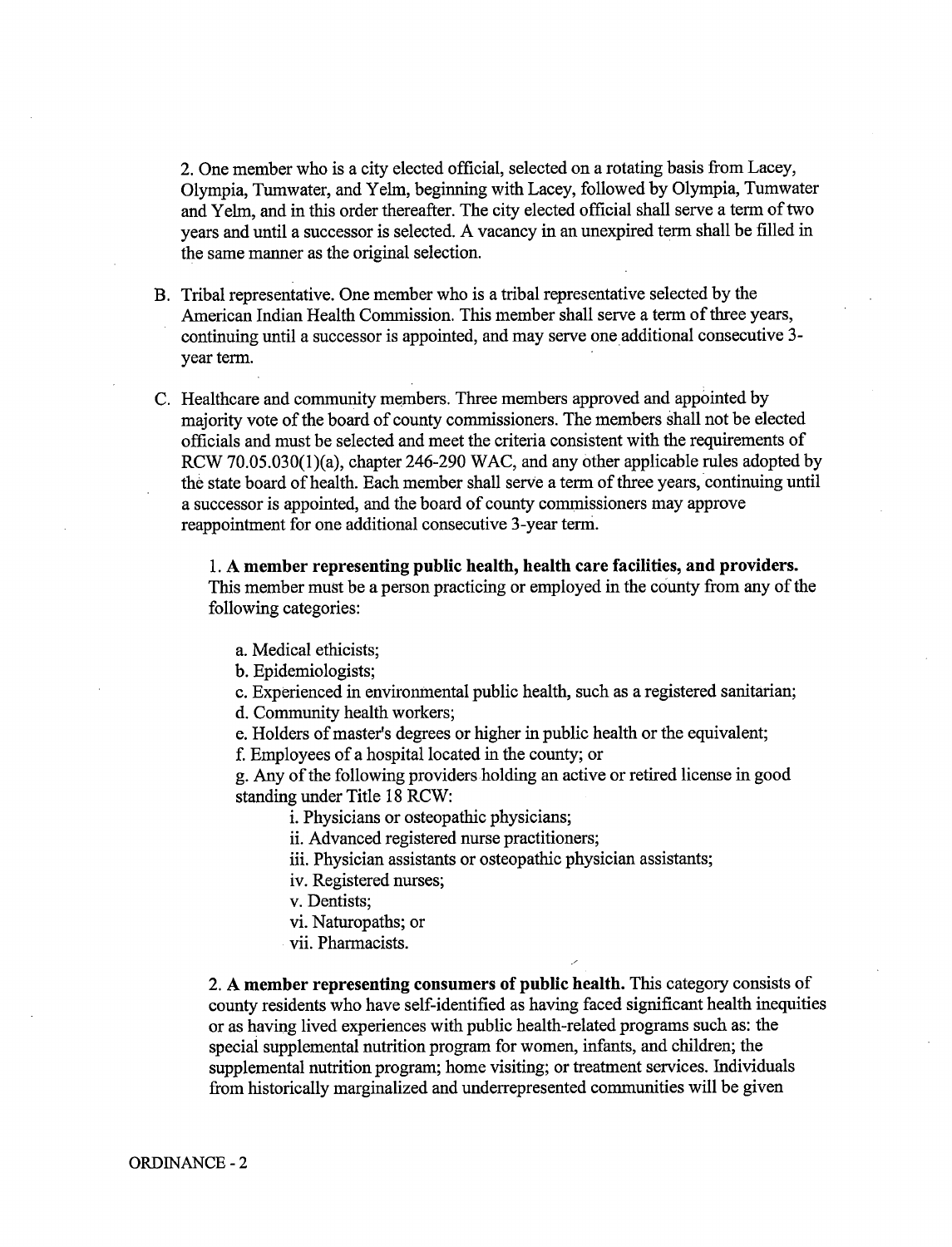preference. These individuals may not be elected officials and may not have any fiduciary obligation to a health facility or other health agency, and may not have a material financial interest in the rendering of health services.

3. A member representing other community stakeholders. This category consists of persons representing the following types of organizations located in the county:

a. Community-based organizations or nonprofits that work with populations experiencing health inequities in the county;

- b. Active, reserve, or retired armed services members;
- c. The business community; or
- d. The environmental public health regulated community.

The board of health must actively recruit applicants for the non-elected healthcare and community member positions in a manner that solicits a broad pool of applicants that represent a diversity of expertise and lived experience. If the board of health demonstrates that it attempted to recruit a member from each of the three categories and was unable to do so, the board may select members only from the other two categories, provided that no more than one member may be from one type of background or position.

Upon completion of its recruitment and selection process, the board of health shall refer the selection to the clerk of the board of county commissioners for consideration of appointment. The referral shall include the selected applicant's completed application and a cover letter of interest.

#### 2.07.020 Removal, and vacancies

A. Vacancies in the board of health positions appointed by the board of county commissioners shall be filled by appointment within thirty days and made in the same manner as the original appointment. If a vacancy occurs prior to the end of the member's term, the successor shall be appointed to fill the unexpired term.

B. Removal. Any member may be removed by majority vote of the board of county commissioners. No member shall be removed during his or her term of appointment unless for cause of incapacity, incompetence, neglect of duty, malfeasance while serving on the board of health or, if required to reside in the county, for a disqualifying change of residence.

#### 2.07.030 Meetings.

A. The board of health shall conduct its meetings in accordance with chapter 42.30 RCW, the Open Public Meetings Act. The board of health shall establish a regular meeting schedule and may adopt rules of procedure as necessary to perform its duties.

B. Quorum. A quorum shall be the majority of the members holding positions on the board of health, not including vacancies.